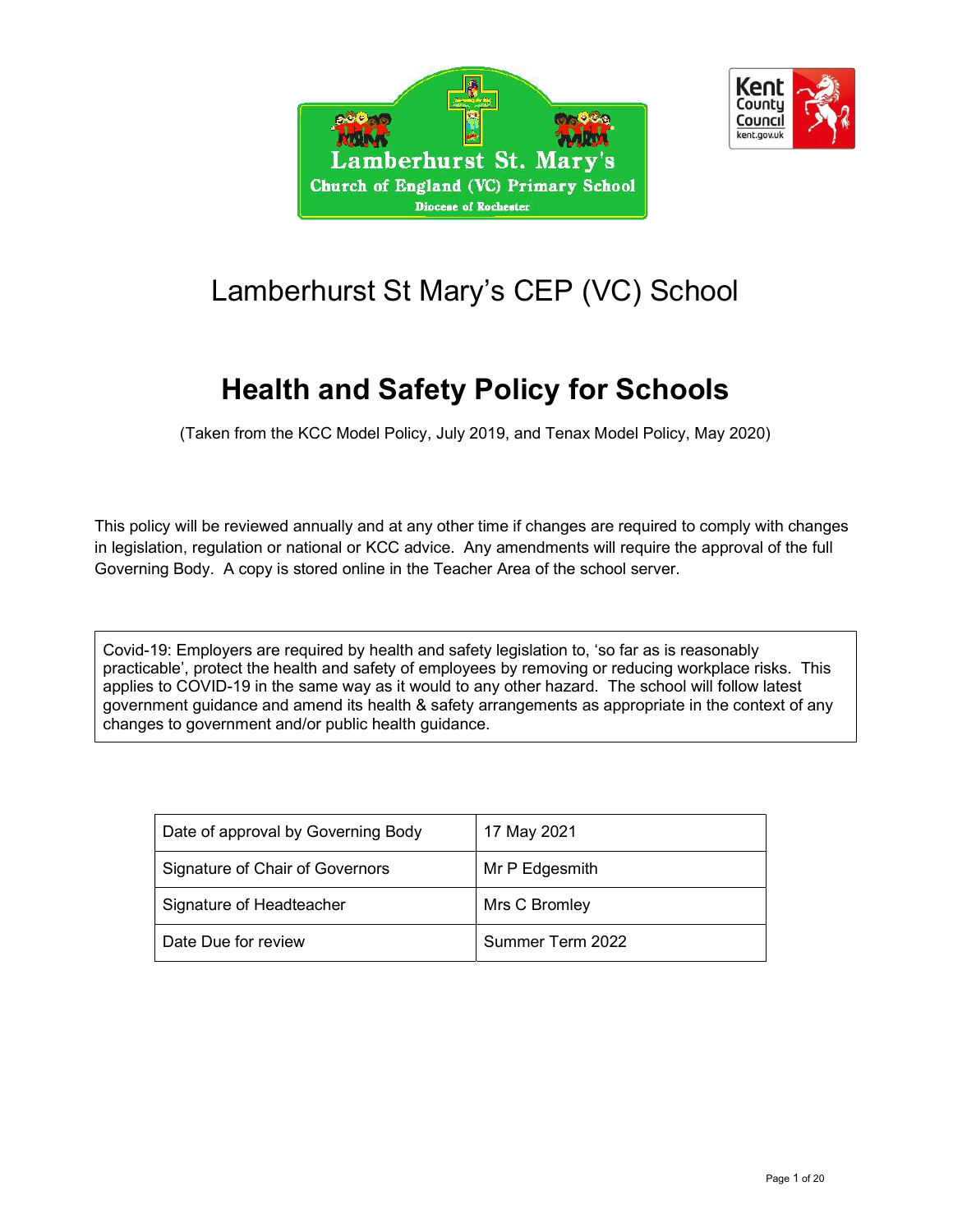## Table of Contents:

## Section A: Introduction:

A1: Health and Safety Policy Statement

## Section B: Organisation:

- B1: Employer Responsibilities
- B2: Headteacher Responsibilities
- B3: Governors' Responsibilities
- B4: Staff Responsibilities
- B5: Site manager responsibilities
- B6: Capital & Premises Development Manager
- B7 GEN2 Property Services
- B8: Safety Representatives
- B9: Consultation with Employees
- B10: Information, Instruction and Supervision
- B11: Competency for Health and Safety Tasks and Training
- B12: Monitoring

## Section C: Arrangements:

- C1: School Activities
- C2: Visitors
- C3: Fire and Emergency Procedures
- C4: Fire Fighting
- C5 Maintenance of Fire Precautions
- C6: Bomb Alerts
- C7: First Aid Arrangements
- C8: Information Technology
- C9: Legal Requirements for Premises
- C10: Safe Handling and Use of Substances
- C11: Inspection of Premises, Plant and Equipment
- C12: Asbestos Management
- C13: Legionella Management
- C14: Oil Fired Boilers Heating Oil Storage and Management
- C15: Radon Management
- C16: List of Risk Assessments, Policies and Procedures to complement this Policy

## Section D: Health Issues

- D1: Smoking
- D2: Alcohol and Drug Abuse
- D3: Staff Wellbeing
- D4: Expectant Mothers
- D5: Electrical Equipment
- D6: Machinery and Equipment
- D7: Moving and Handling
- D8: Housekeeping
- D9: Violence at Work
- D10: Noise at Work
- D11: Lettings
- D12: Administration of Medicines
- D13: Complex Health Needs

## Section E1: Useful Contacts

See back of this document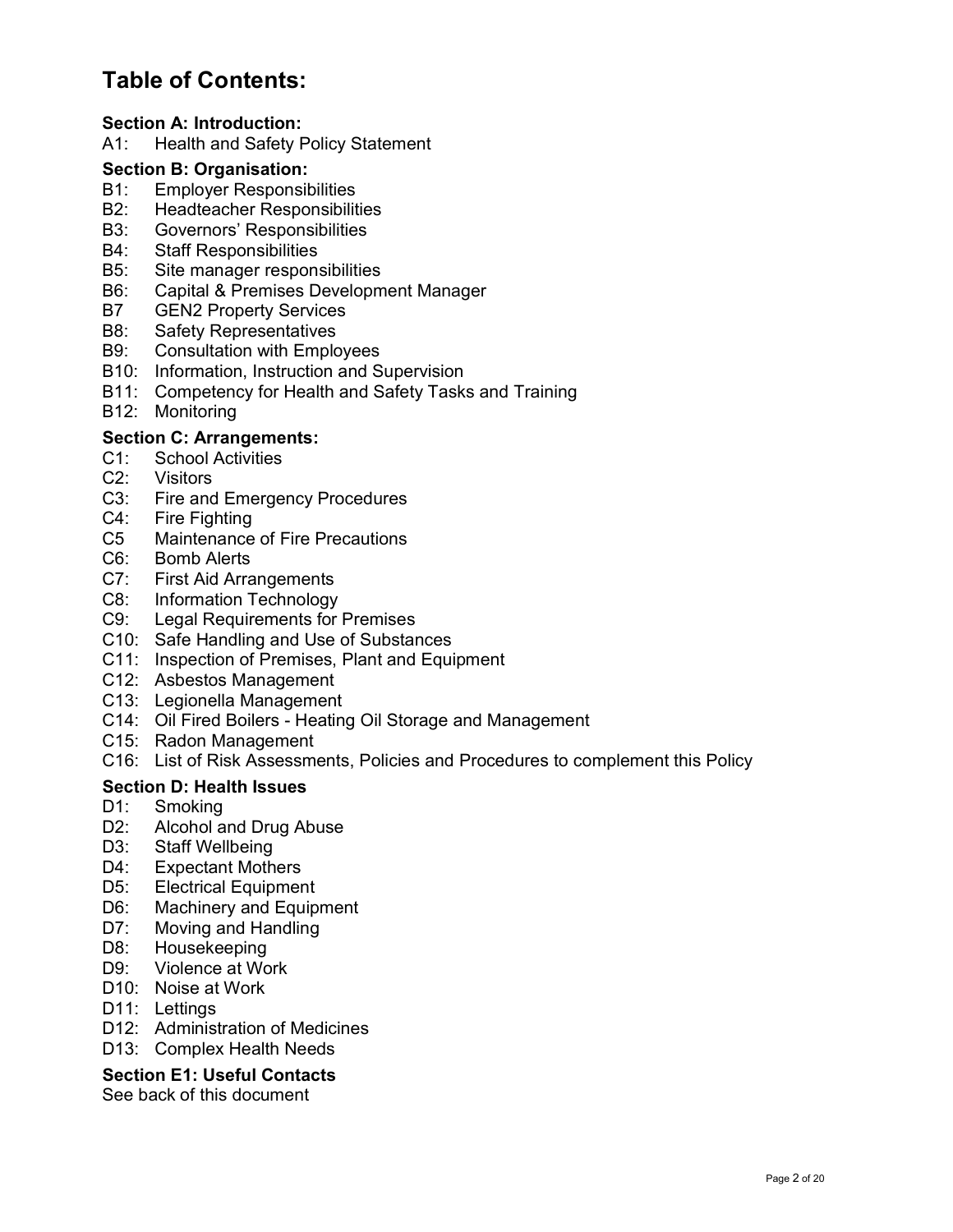#### Health and Safety at Work Act 1974

## HEALTH AND SAFETY POLICY STATEMENT

Of

## Lamberhurst St Mary's CEP (VC) School

## Section A – Introduction

## A1: Statement of Intent

The Headteacher and governors are committed to establishing and implementing arrangements that will:

- ensure staff and pupils are safeguarded when on school premises, or engaged in off-site activities (e.g. school trips, sports events etc.).
- ensure the premises for which they are responsible have safe access and egress for all staff, pupils, visitors, volunteers, contractors, and the general public.
- provide adequate facilities and arrangements for welfare.
- provide and maintain safe plant and safe systems of work without risks to health.
- ensure safe use, handling, storage and transport of articles.
- provide suitable information, training, instruction and supervision to keep all staff, pupils and visitors safe.
- Health and safety procedures are embedded within the curriculum at all levels where appropriate.

This policy can only be successful with the active co-operation of all school stakeholders who have responsibility for taking care of themselves and others, following safe working procedures and reporting any safety issues as soon as possible to Headteacher.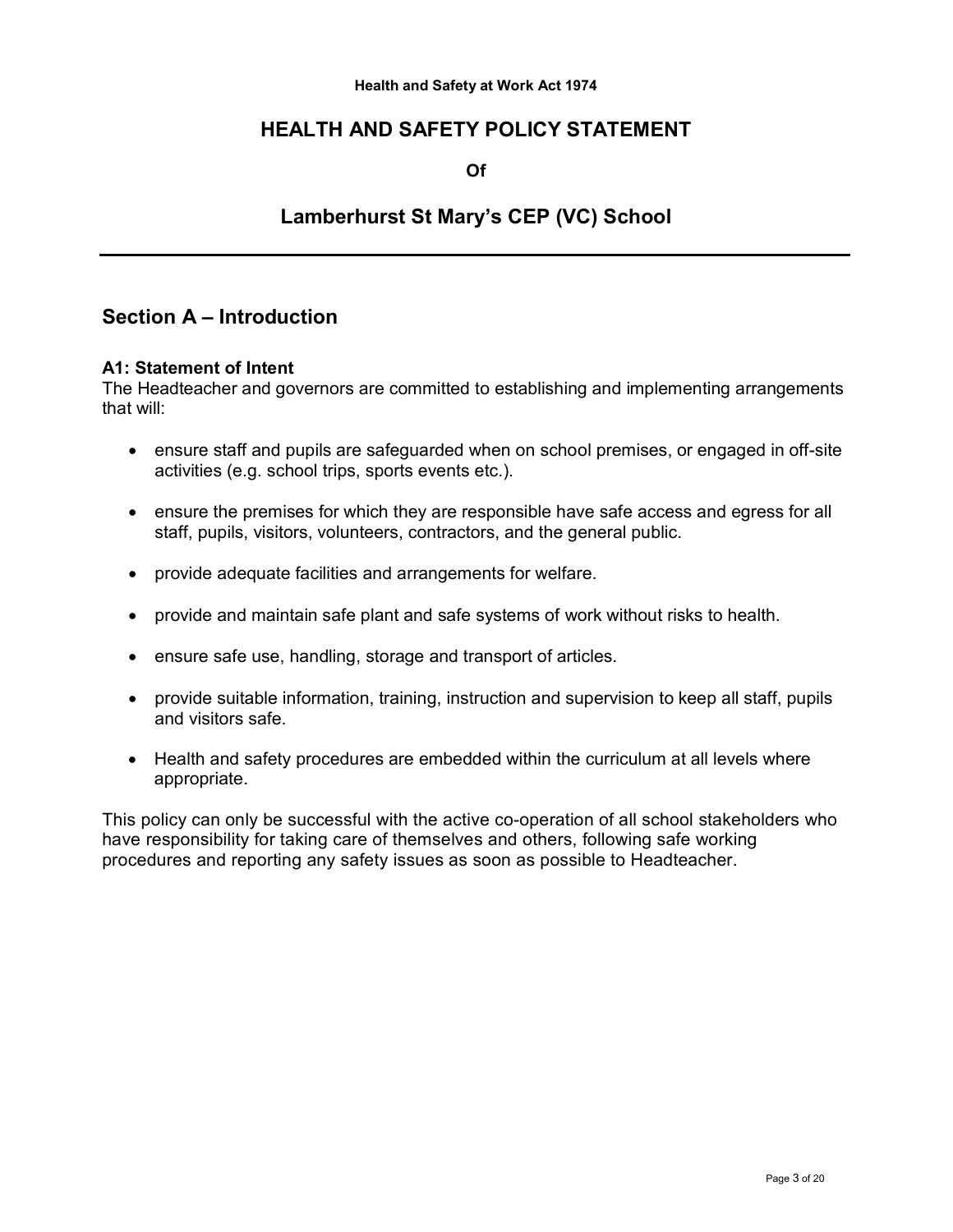## Section B – ORGANISATION

## B1: Employer Responsibilities

Kent County Council (KCC) as the employer has a statutory duty in respect of health and safety in community and voluntary controlled schools to ensure that premises and people are healthy and safe.

The responsibility is devolved to the Headteacher, who has day to day responsibility for staff, pupils and others as 'officer in charge' of the premises.

The Headteacher will ensure the overall implementation of the policy.

## B2: Headteacher Responsibilities

- To ensure this policy is reviewed annually, or earlier if there are any changes in circumstances;
- To ensure that employee responsibilities regarding health and safety are included in his/her job description and that it is properly received and understood;
- To include health and safety issues in the school improvement plan, if necessary;
- To carry out regular health and safety inspections (at least three times a year) and take remedial action as appropriate;
- To undertake risk assessments, record significant findings, and review annually, or before if there is a change in circumstance;
- To receive and deal promptly with raised issues or complaints about unsafe premises, equipment or work practices;
- To liaise with KCC property and infrastructure support and/or the building maintenance consultants and/or with contractors to resolve property maintenance issues;
- To ensure that the requirements of any enforcement officer (e.g. HSE Inspector, Environmental Health Officer, Fire Liaison Officer, or Environmental Agency Inspector) are properly addressed;
- To ensure that emergency evacuation procedures are in place and tested to ensure validity;
- To ensure that adequate first aid provision is available and kept up to date at all times;
- To report health and safety issues to the governing body on a regular basis;
- To monitor and review all health and safety policies and procedures
- seek advice from other organisations or professionals, such as the Health and Safety Executive, safety advisers etc. as and when necessary

NB: Tasks can be delegated to other staff members but the responsibility remains with the headteacher.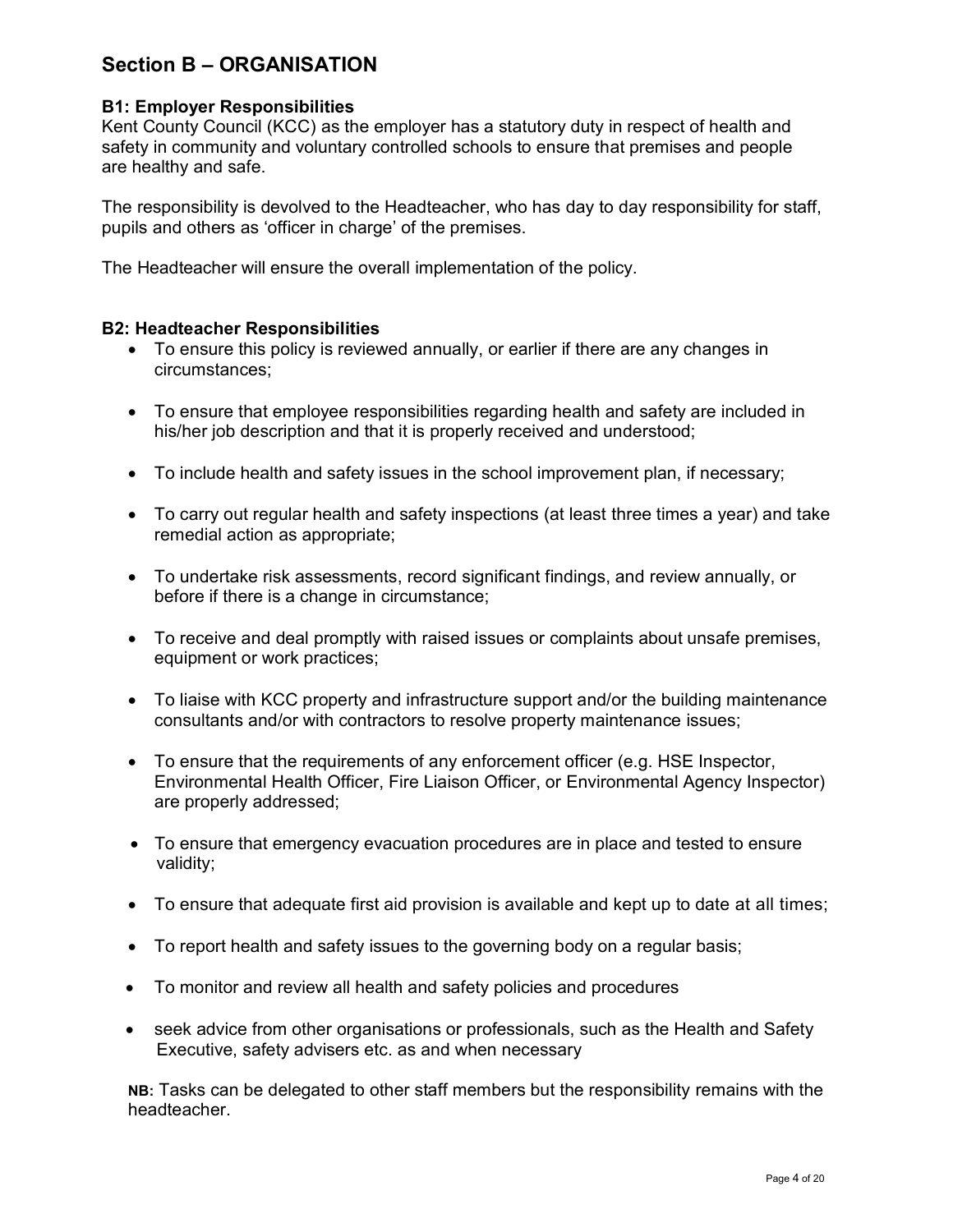## B3 – Governors' Responsibilities

- Responsibility for the health and safety of pupils lies with the governing body of the school, either as the employer of school staff or because it controls school premises (or both).
- The governing body will promote a strategic overview for health and safety.
- The governing body will take all reasonable measures to ensure that the premises and equipment on site are safe and do not put the health or safety of staff, pupils or visitors at risk while they are on the premises.
- The governing body of a community, voluntary controlled, community special and maintained nursery school must comply with any directions given by the LA concerning the health and safety of persons in school, or on school activities elsewhere.
- The governing body will make adequate provision for maintenance of the school premises and equipment, either within the KCC 'Class care' scheme or within the school's delegated budget.
- The governing body will support and monitor health and safety within the school.
- Review and monitor the effectiveness of this policy
- The governing body can consider appointing a governor to coordinate health and safety from a strategic point of view.

Name of Appointed Health and Safety Governor: Mr James Simpson

## B4 – Staff Responsibilities

- to read and fully co-operate with this policy
- must take reasonable care of their own health and safety and that of others who may be affected by their actions
- will co-operate with their employer on health and safety matters
- will not interfere with anything provided to safeguard their health and safety or that of others
- report practices, equipment or physical conditions that may be hazardous to their line manager and/or the appropriate member of staff
- have a duty to report all health and safety concerns to the head teacher or their line manager.

## B5: Site manager responsibilities

The Site manager holds responsibility for the day to day maintenance and other buildings / grounds issues.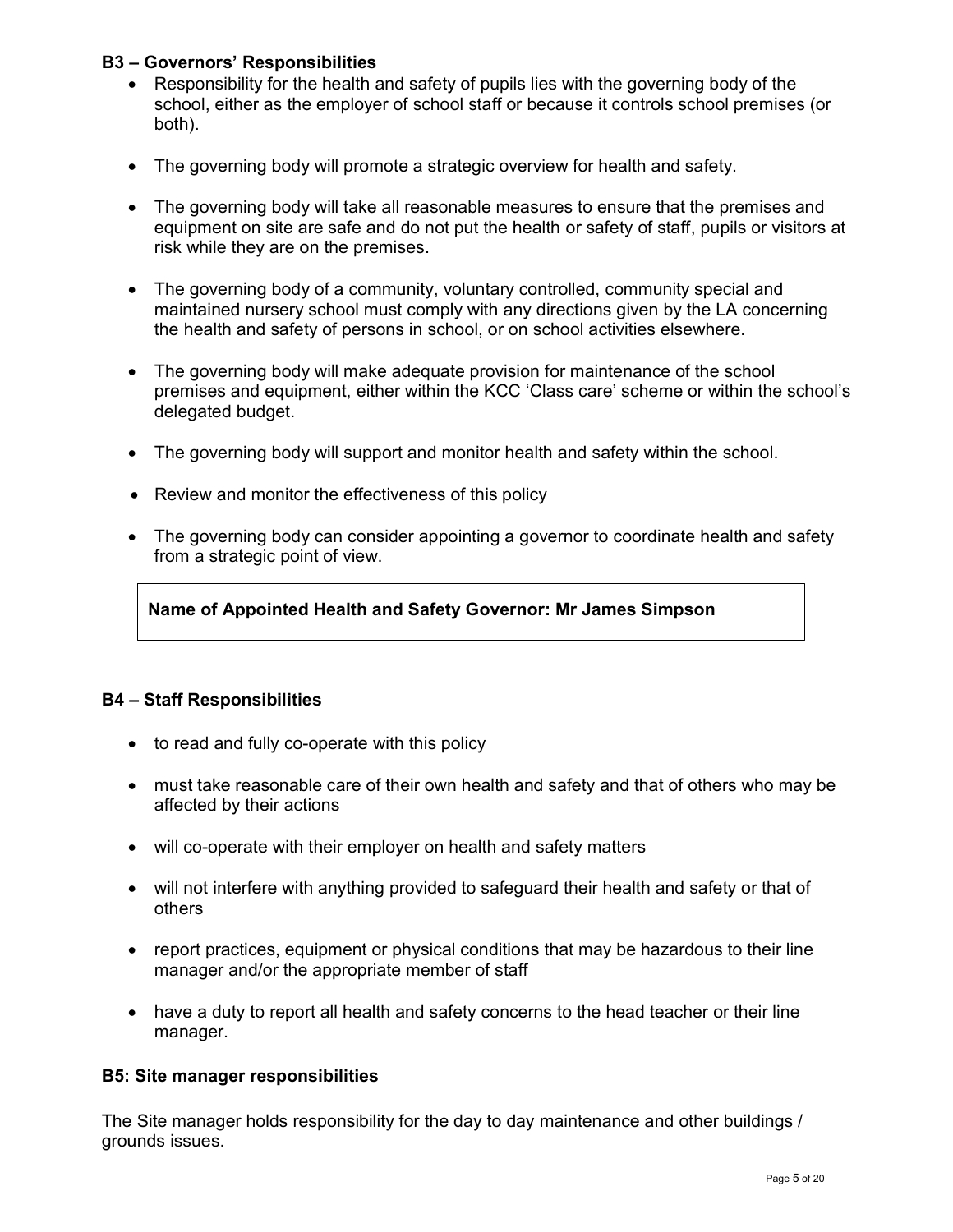They will:

- ensure that any work that has health and safety implications is prioritised
- report any concerns regarding unresolved hazards in school to the senior management team immediately
- ensure that all work under their control is undertaken in a safe manner
- carry out a daily check of the grounds and building to spot any disrepair or other hazards such as broken glass etc. in the play areas
- ensure that all cleaning staff are aware of safe working practices, especially regarding reporting of hazards, the use of hazardous substances and manual handling
- carry out a weekly test of the fire alarm
- ensure all contractors are 'inducted' and shown the relevant risk assessments, asbestos records and are made aware of any fragile roofs or other hazards in the areas where they will be working
- fully co-operate with health and safety arrangements during larger building projects.

## B6 –Capital & Premises Development Manager

• Has responsibility for ensuring that regard is given to health and safety concerns when carrying out property maintenance plans for major maintenance and improvement works.

## B7 – Gen2 Property Services

 Will ensure that property matters for which the local authority as the employer has statutory responsibilities, (e.g. regular maintenance and testing of fixed electrical wiring or fixed gas appliances) are properly dealt with, (if necessary, by taking premises or fixed equipment out of use). The head teacher is responsible for liaising with Gen2, and/or the building consultants and/or with contractors from KCC preferred contractors list, to resolve property maintenance issues.

## B8 – Safety Representatives

Safety representatives of a Trade Union have the following functions:

- Represent employees generally and when you consult them about specific matters that will affect the health, safety and welfare of the employees.
- Represent employees when Health and Safety Inspectors from HSE or Local Authorities consult them.
- Investigate accidents, near misses, and other potential hazards and dangerous occurrences in the workplace.
- Investigate complaints made by an employee they represent about their health, safety or welfare in the workplace.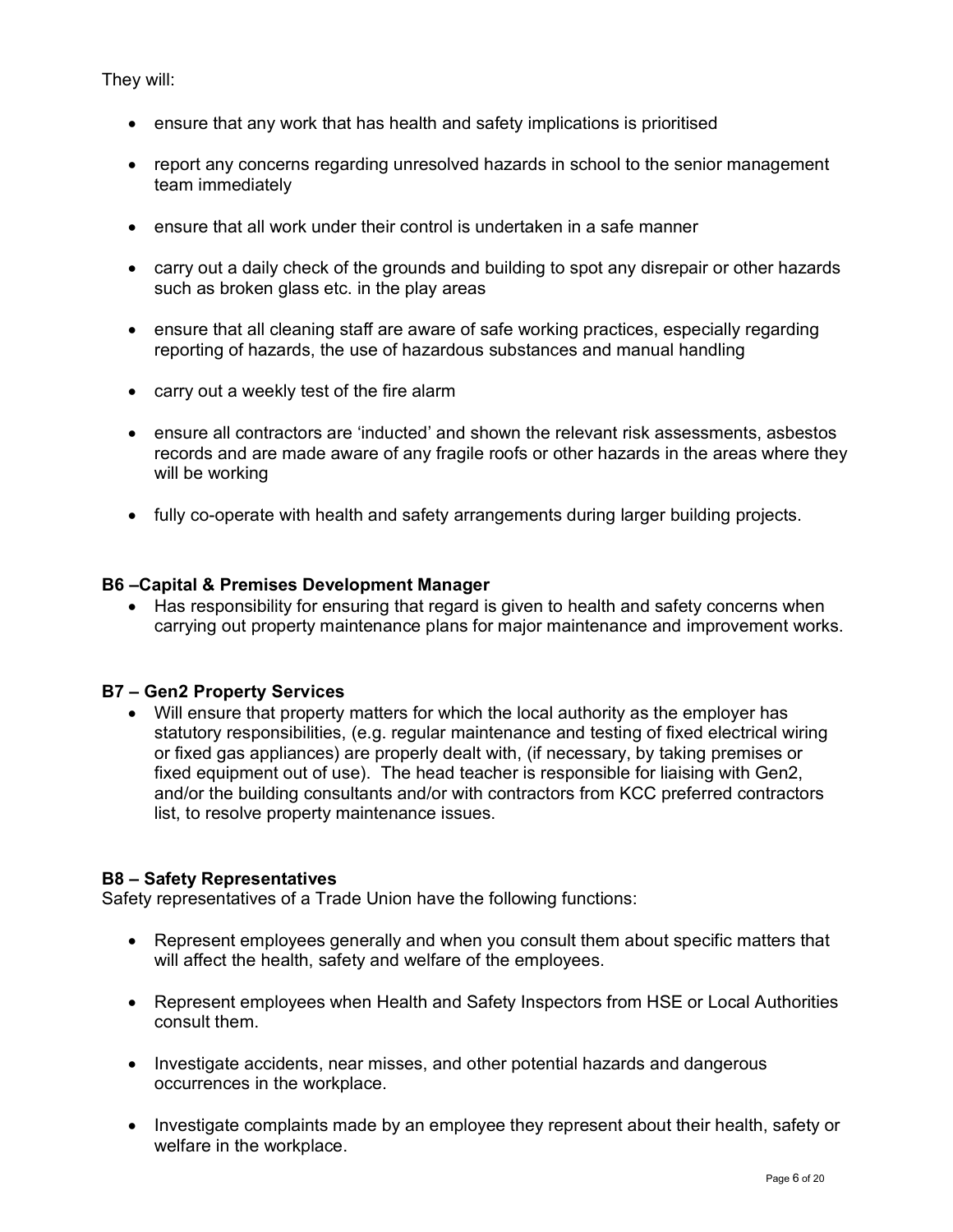- Present the findings of investigations to the Headteacher.
- Inspect the workplace;
- With at least one other appointed representative, request in writing that the Headteacher sets up a health and safety committee and attend Health and Safety Committee and meetings as a representative of your employees.

## Name of Employee Representative: Mrs Esther Fairburn

## Contact details: Lamberhurst St Mary's School

## B9 - Consultation with Employees

It is a legal requirement to consult with employees on health and safety issues. A Safety Committee is where formal consultation with employees takes place, but individual and group staff meetings are also appropriate forums for communication on health and safety matters and concerns.

Health and Safety is an open standing item on all staff meeting agendas and is discussed at Governor Resources meetings. Visual inspection audits are conducted by the H&S Governor 3 times per year.

## B10 – Information, Instruction and Supervision

Under health and safety law it is a legal requirement to display or provide a leaflet version of the Health and Safety Law poster.

• A copy of the Health and Safety Law Poster can be found:

## Location of Poster: Staff notice board

- Supervision of young workers/trainees will be arranged/undertaken/monitored by the Headteacher or other delegated key members of staff.
- The Headteacher will supply adequate information, instruction and supervision for all staff, pupils and visitors to ensure their health and safety.

## B11 – Competency for Health and Safety Tasks and Training

- The Headteacher will ensure that all staff undertake induction training. All new employees should be given induction training in the following:
	- Fire and emergency evacuation procedures on the site
	- Arrangements for First Aid
	- Procedures for reporting hazards, accidents, dangerous occurrences, incidents of violence and occupational ill-health and problems in safety arrangements
- Training will be identified, arranged and monitored by the Headteacher and the governing body.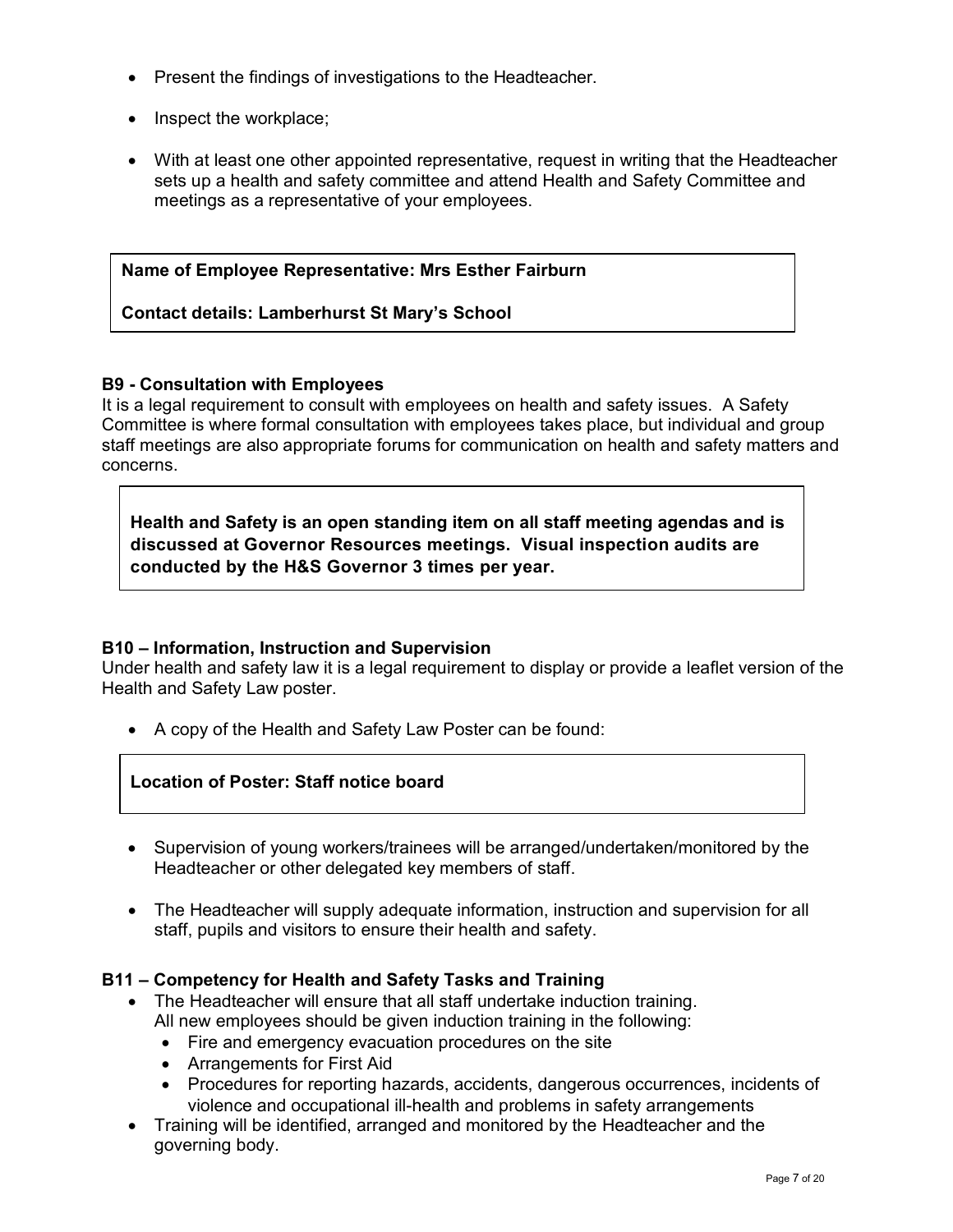- Refresher training will be provided when a) required legally or b) when recommended by the respective training provider (i.e. as recommended on the certificate) or c) following a health & safety training review.
- Staff are also responsible for identifying their own personal training needs and feeding this back to the Headteacher.
- Training records will be easily accessible for audit purposes and will be kept up to date.

## The person responsible for holding the records is: the Office Manager

## B12: Monitoring

- The Headteacher will check working conditions and ensure that safe working practices are being followed. Regular inspections will be undertaken of the school building and grounds three times a year.
- The Headteacher is responsible for investigating accidents.
- The Headteacher is responsible for investigating work-related causes of sickness and absences.
- The Headteacher is responsible and accountable for acting on investigation findings in order to prevent a reoccurrence.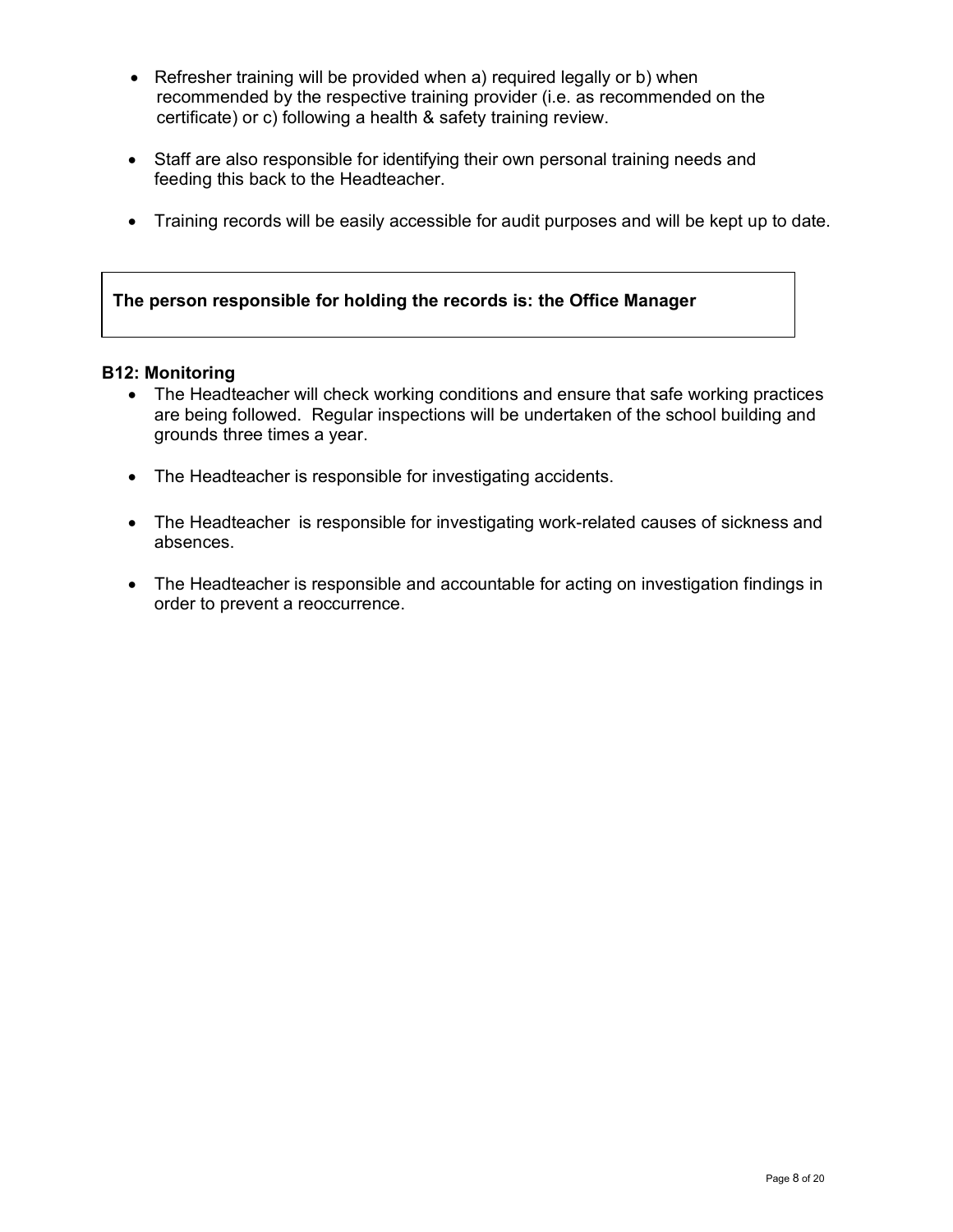## Section C – ARRANGEMENTS

## C1: School Activities

- The Headteacher will ensure that risk assessments are undertaken.
- The significant findings of all risk assessments will be reported to the governing body and to all relevant staff, contractors, visitors and all those who may be affected.
- Any actions that are required to remove or control risks will be approved by the Headteacher or their delegated responsible person.
- The Headteacher or delegated responsible person will check that the implemented actions remain effective, and that all risk assessments are reviewed on an annual basis or when the work activity changes, whichever is the soonest.

## Curriculum Safety Risk Assessments:

Individual classroom risk assessments Individual risk assessments for DT and Science topics Risk assessments for PE, swimming lessons and sport Individual risk assessments for educational visits Risk assessment for use of outdoor areas

## C2: Visitors

- All visitors shall be directed by clear signage to the reception and must report to the school office, where appropriate arrangements for the signing in and out and identity badges will be provided.
- All visitors shall be made aware of the school's fire arrangements in the event of a fire.
- All visitors shall be made aware of the school's emergency procedures, including evacuation points.

#### C3: Fire and Emergency Procedures

 The Headteacher is responsible for ensuring the fire risk assessment is undertaken, controls are implemented and that it is reviewed annually and kept up to date.

## Names of fire wardens: Mrs C Bromley, Headteacher Mrs N Mitchell, Deputy Headteacher

 Emergency exits, assembly points and assembly point instructions are clearly identified by safety signs and notices.

## Far end of the school playground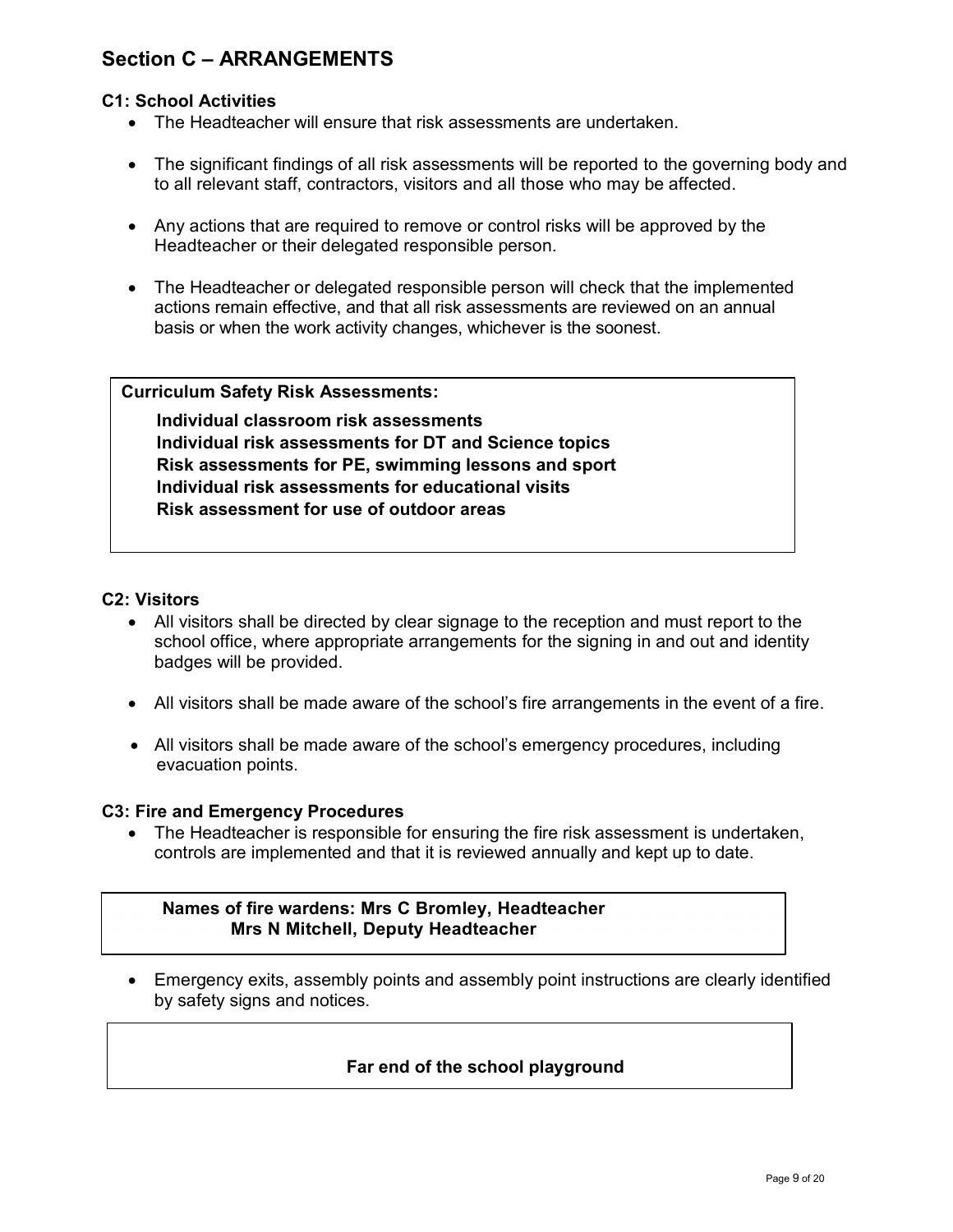Emergency evacuation will be practiced three times a year and a record will be kept:

## In the school office, Fire Safety folder

Regular testing of fire alarms will occur on and will be carried out by:

## Weekly, on Friday mornings during term time

Name of tester: Mrs D. Bingham

A record of these tests will be kept by:

## By the Office Manager, in the school office, Fire Safety folder

## C4 Fire Fighting

Staff should only use fire extinguishers if trained in how to operate them safely. If trained, they should only use the extinguisher if confident to do so and not put themselves or others at undue risk. There should always be a clear escape available. Ensure the alarm is raised BEFORE attempting to tackle a fire.

All chemicals will be stored in accordance to the Control of Substances Hazardous to Health (COSHH) assessment. List of hazardous substances will be provided to fire officer in the event of a fire.

## Name of Responsible Person for Fire Safety: Mrs C Bromley, Headteacher

## C5: Maintenance of Fire Equipment:

The Headteacher will ensure regular maintenance of:

- 1. fire extinguishers
- 2. fire alarms
- 3. fire doors
- 4. fire safety signs and identification of escape routes
- 5. emergency lighting and other emergency equipment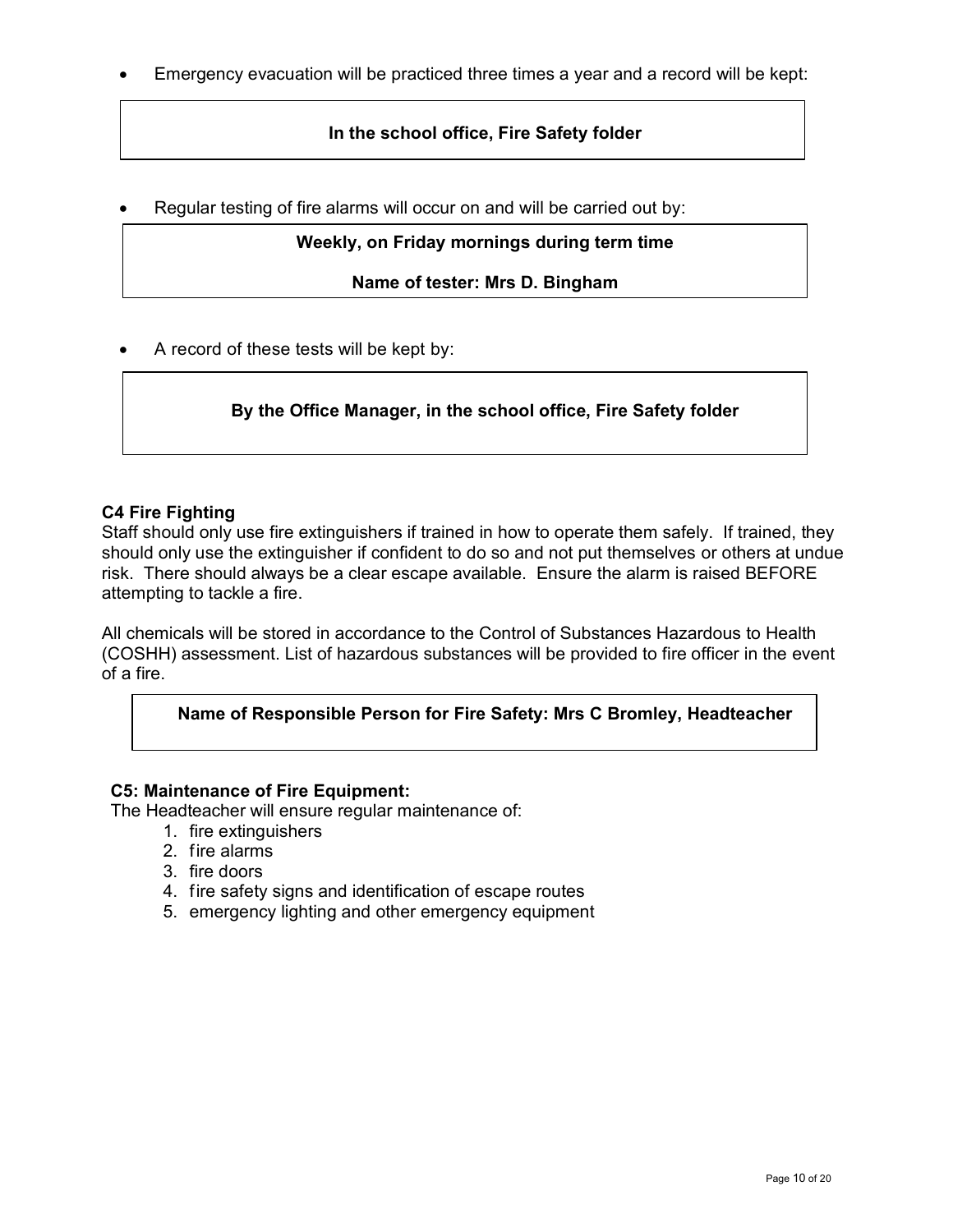## C6: Bomb/suspect package Alerts

Bomb alerts/suspect packages will be dealt with in accordance with the school's emergency planning arrangements.

 The Headteacher is responsible for ensuring the bomb alert procedures are undertaken and implemented.

## C7: First Aid Arrangements

 The Headteacher will ensure that there are an appropriate number of designated and trained first aiders in the school.

All teaching staff are First Aid at Work trained. Training undertaken in November 2014, and renewed in October 2017. Mrs C Bromley, Mrs F McAusland, Mrs S Leeke, Mrs N Mitchell, Mrs J Cotterill, Mrs D Denham and Ms H Sturman also hold Paediatric First Aid qualification.

• The Headteacher will ensure that there are an appropriate number of first aid boxes, with basic instructions and locations clearly marked.

The first aid boxes are located at: Every classroom, the school hall, the staff room, plus mobile "bum bags" for offsite trips

- A first aid risk assessment will be carried out by the Headteacher to determine the above factors.
- The school will follow the procedure for completion of incident / accident records. HS157, HS160, F2508.
- All reportable incidents under the Reporting of Injuries, Diseases and Dangerous Occurrences Regulations 2013 (RIDDOR) will be reported to the HSE by the school. Advice should be sought if any doubt whether an incident is reportable.

## HSE Contact Details: Incident Contact Centre, Tel: 0345 300 9923

www.hse.gov.uk

- Any pupil with special needs must be given special consideration by their class teacher as to whether or not a Personal Emergency Evacuation Plan (PEEP) is required. This will need to be devised with the Headteacher, if the class teacher or SENCO identify a particular problem.
- Parents will be invited to complete the consent form for medical treatment in accordance with school policy and DFE guidance.

#### C8: Information Technology

 The Headteacher will ensure that suitable arrangements are in place for the use of Information Technology.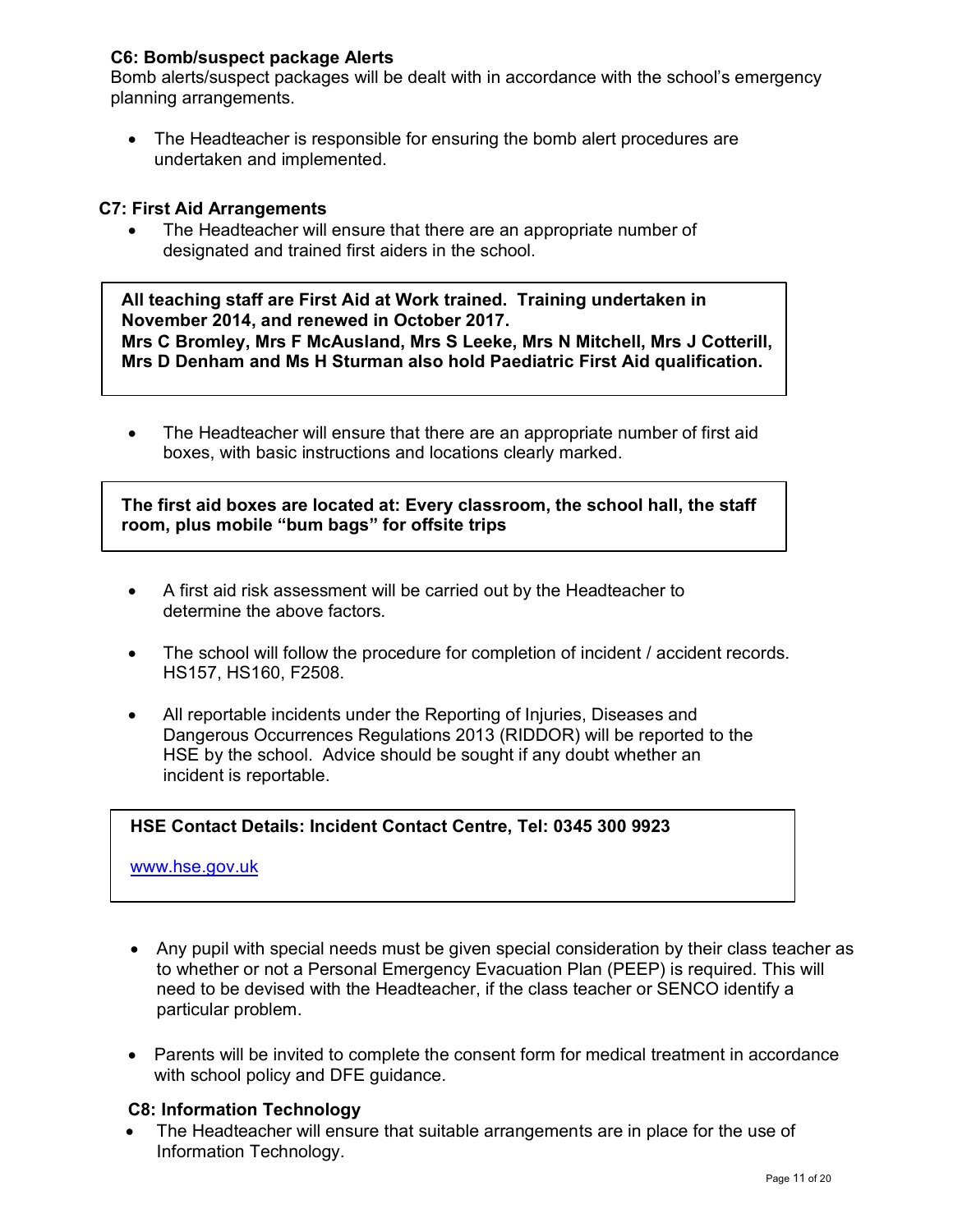- Information Technology will be installed safely, with due consideration given to ventilation for server rooms and computer suites and to hazards such as asbestos and working at height.
- Where laptops are used, safe systems of work including charging and use of trolleys will be devised and implemented.
- Assessment for users of Display Screen Equipment (DSE) will be carried out in accordance with the Health and Safety (DSE) Regulations 1992 (as amended in 2002).
- The KCC guidance on interactive whiteboards will be followed.

## C9: Legal Requirements for Premises

- The school will comply with the requirements of the Workplace (Health, Safety and Welfare) Regulations 1992 with regard to facilities for staff such as lighting, heating, ventilation, space, condition of floors and general welfare facilities.
- The school will comply with the arrangements of the Education (School Premises) Regulations 1999 with regard to school facilities such as washrooms for pupils and staff, medical accommodation and indoor temperatures.

## C10: Safe Handling and Use of Substances

- The Headteacher is responsible for identifying all substances which need an assessment under the Control of Substances Hazardous to Health (COSHH) Regulations 2002.
- The Headteacher or delegated responsible person will be responsible for undertaking COSHH assessments.
- The Headteacher will be responsible for ensuring that all relevant employees are informed about the COSHH assessments.
- The Headteacher will be responsible for checking that all new substances can be used safely before they are purchased.
- COSHH assessments will be reviewed on an annual basis or when the work activity changes, whichever is the soonest.

## C11: Inspection of Premises, Plant and Equipment

- The Headteacher will arrange for formal inspections of the premises, plant and equipment to take place three times a year and draw up an effective maintenance programme.
- All identified maintenance will be implemented.
- Routine checks may be undertaken by a combination of class teachers, governors, caretaking staff and the head teacher/deputy head using the example checklists.
- Access to store rooms, boiler rooms, tank and plant rooms should also be checked, including checking for inappropriate storage of ladders and other equipment, in particular in and around intake cupboards.
- Where damaged asbestos is encountered or suspected, procedures, as laid down in the KCC Asbestos policy, will be followed.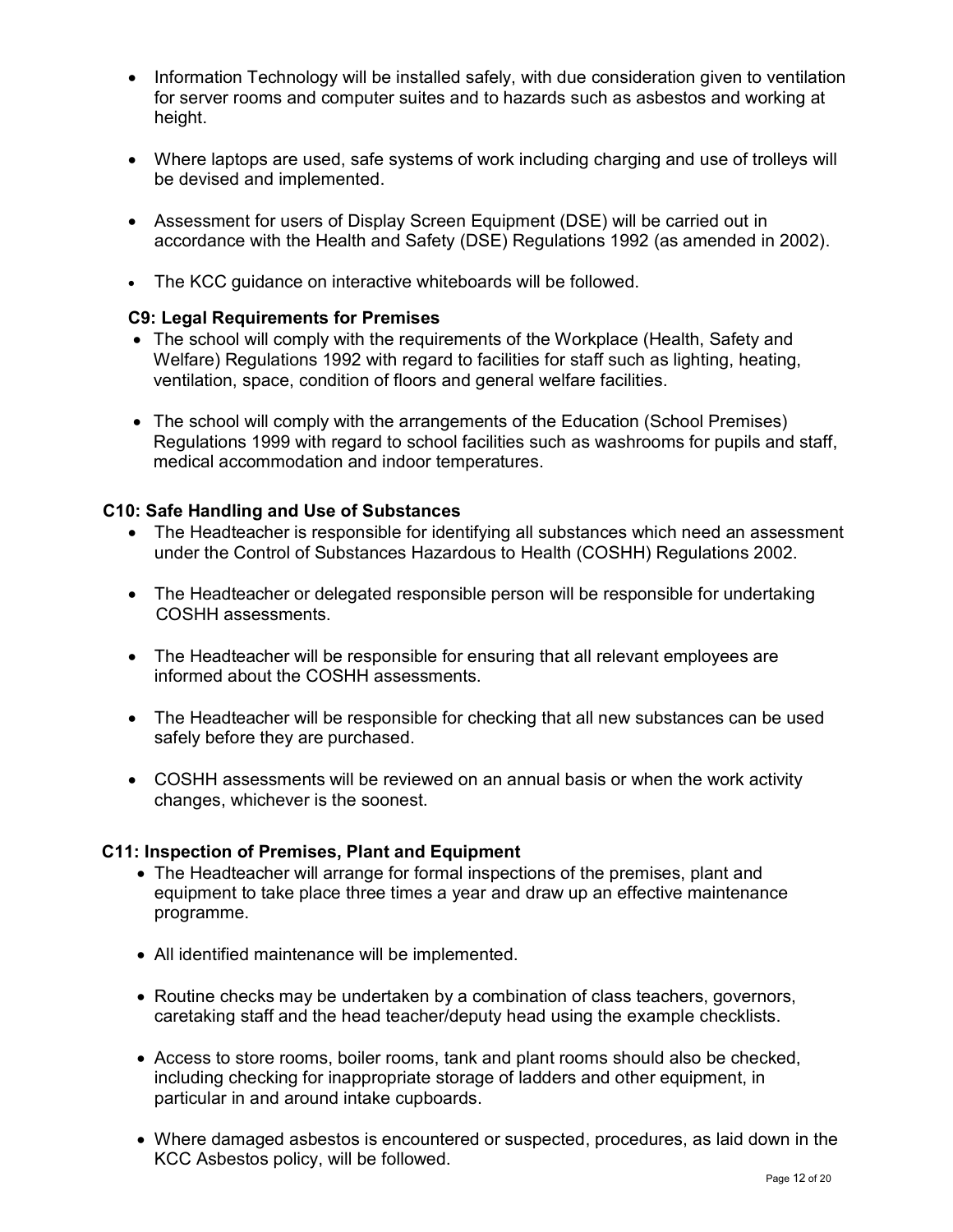## C12: Asbestos Management

Property and Infrastructure Support will arrange for a management asbestos survey to be carried out every three years in line with KCC policy. The Headteacher will ensure that the KCC asbestos management policy is followed. An asbestos docubox will be kept in the School Office and staff will ask all contractors to check the survey and sign to say that they are aware of where the asbestos is within the building. The Headteacher or the delegated responsible person will monitor areas where asbestos material is present, record significant findings and arrange for remedial works to be carried out if necessary. All works undertaken will be updated in the asbestos survey on completion.

## C13: Legionella Management

Property and Infrastructure Support will arrange for a water hygiene risk assessment to be carried out every two years in line with statutory requirements. Such assessments will identify if there are areas where conditions exist which could support legionella bacteria growth and pose a risk to building occupants, the survey will also list any works required, and include details of future monitoring requirements that the school is responsible for. Therefore all identified remedial works will be incorporated into the school's maintenance programme.

Monitoring of the water system is also a statutory requirement and the school will ensure this is undertaken. This will include taking temperature readings, recording these in the log book and de-scaling spray outlets as necessary.

## Property and Infrastructure Statutory Service Manager: Steve Hamilton, KCC

Telephone Number: 07920 548911

## C14: Oil Fired Boilers

## Heating Oil Storage and Management

The Headteacher will ensure that there is an adequate risk assessment and spillage action plan in place to cover all eventualities in the event that the tank or bund fails or there is a release of heating oil during the delivery process, which causes heating oil to pollute the surrounding area or surface water drains and to share this information with all relevant staff. Measures should also be put into place to inform the relevant local authority and the Environment Agency.

## C15: Radon Management

The headteacher has a duty to safeguard the health of themselves, staff and pupils so far as reasonably practicable. Monitoring of radon will be carried out in accordance with Kent County Council and Health Protection Agency guidance. For further information contact KCC Health and Safety Unit.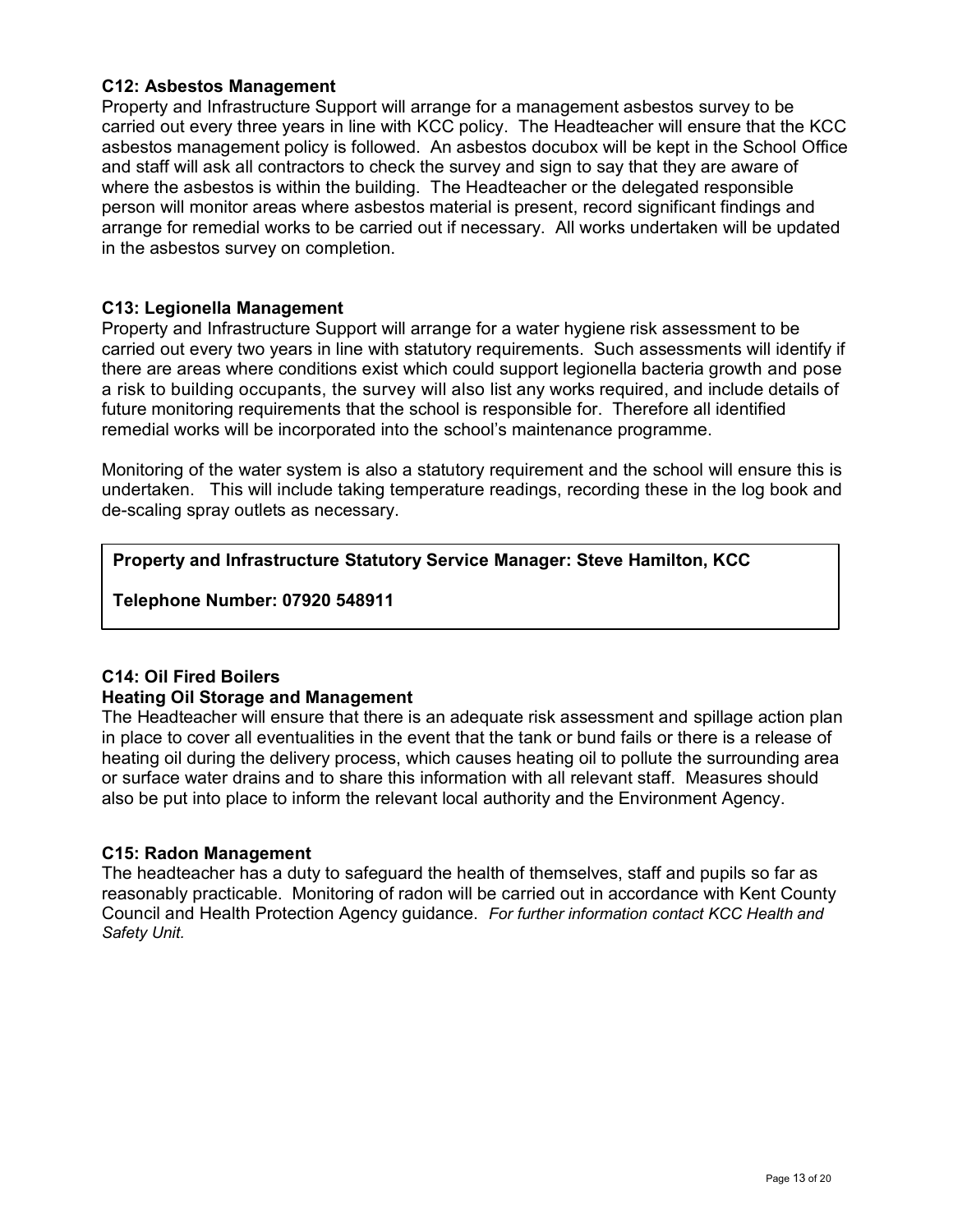## C16: List of Risk Assessments, Policies and Procedures to complement this Policy

- Control of chemicals hazardous to health (COSHH)
- Display Screen Equipment (DSE)
- Electricity at work including portable appliance testing
- Emergency planning
- $\bullet$  Fire including responsibilities of the fire wardens
- First aid requirements
- Infection control
- Legionella
- Lone working
- Manual handling
- Off-site visits
- Pedestrian and people movement
- Playground supervision
- School events
- Slips, trips and falls
- Stress management
- Working at height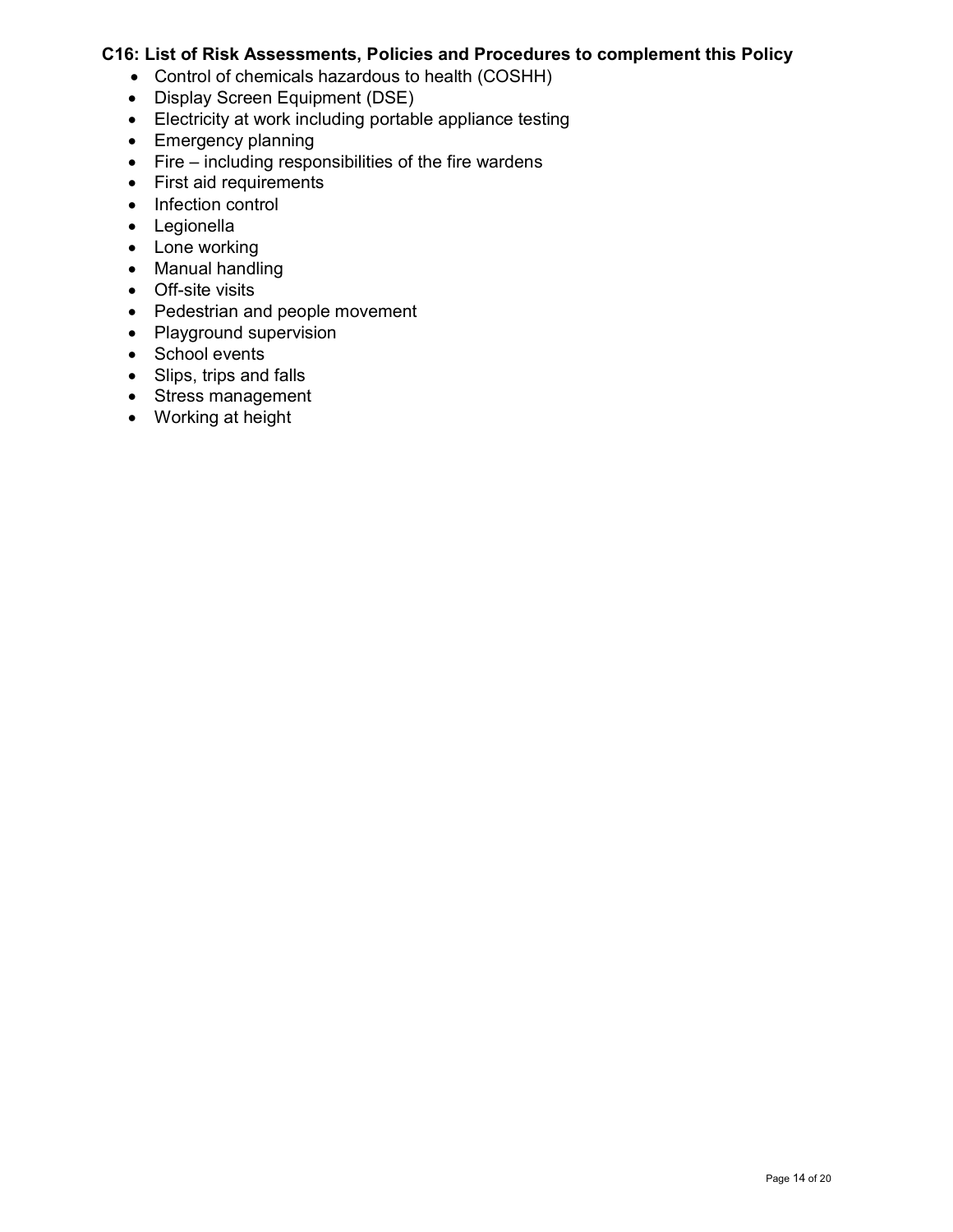## Section D – HEALTH ISSUES

## D1: Smoking

Lamberhurst St Mary's school is a no smoking site. The same applies to vaping (the use of electronic cigarettes).

## D2: Alcohol and Drug Abuse

Staff attending work while under the influence of alcohol or drugs creates an unprofessional image of the School and increases the risk of accidents both to themselves and to colleagues. Staff whose judgment is impaired will be excluded from work and will be subject to disciplinary procedures.

Some drugs prescribed for medical reasons are likely to impair judgment and lower concentration. If staff feel they are affected when on medication they should inform the Headteacher so that additional arrangements may be made to safeguard them while at work.

## D3: Staff Wellbeing

Stress is defined by the Health and Safety Executive as "the adverse reaction people have to excessive pressures or other types of demands placed on them." This distinguishes stress from the pressures or challenges that provide the motivation for everyday living. Being under pressure can often improve performance but when demands and pressures become excessive, they can lead to stress.

People respond to pressure in different and individual ways. Much will depend on an employee's personality, experience, motivation and the support available from managers, colleagues, family and friends. Difficulties faced outside of work can also have an impact on someone's ability to cope or function well at work.

If stress is intense and sustained it can lead to mental and physical ill-health and contributes to employee ill-health and sickness absence. It is important that all staff are aware of the factors that can give rise to stress (stressors) so that where possible their causes can be foreseen and appropriately managed before damage/harm is done. The Headteacher will liaise with staff in identifying the individual stressors and, where practicable, steps will be taken to minimise/eliminate these stressors.

Staff should speak with a member of the Senior Leadership Team and also refer to the Maintaining a Healthy Work/Life Balance documents (appendix 6). Workloads and stressors will be monitored on an on-going basis as part of 1:1 reviews.

## D4: Expectant Mothers

Pregnancy should not be equated with ill health. It should be regarded as part of everyday life and its health and safety implications can be adequately addressed by normal health and safety management procedures.

Many women work while they are pregnant and will return to work while they are still breast feeding. Some hazards in the work place may affect the health and safety of new and expectant mothers and of their children. The policy sets out the known risks to new and expectant mothers and gives advice on what needs to be done to comply with the law.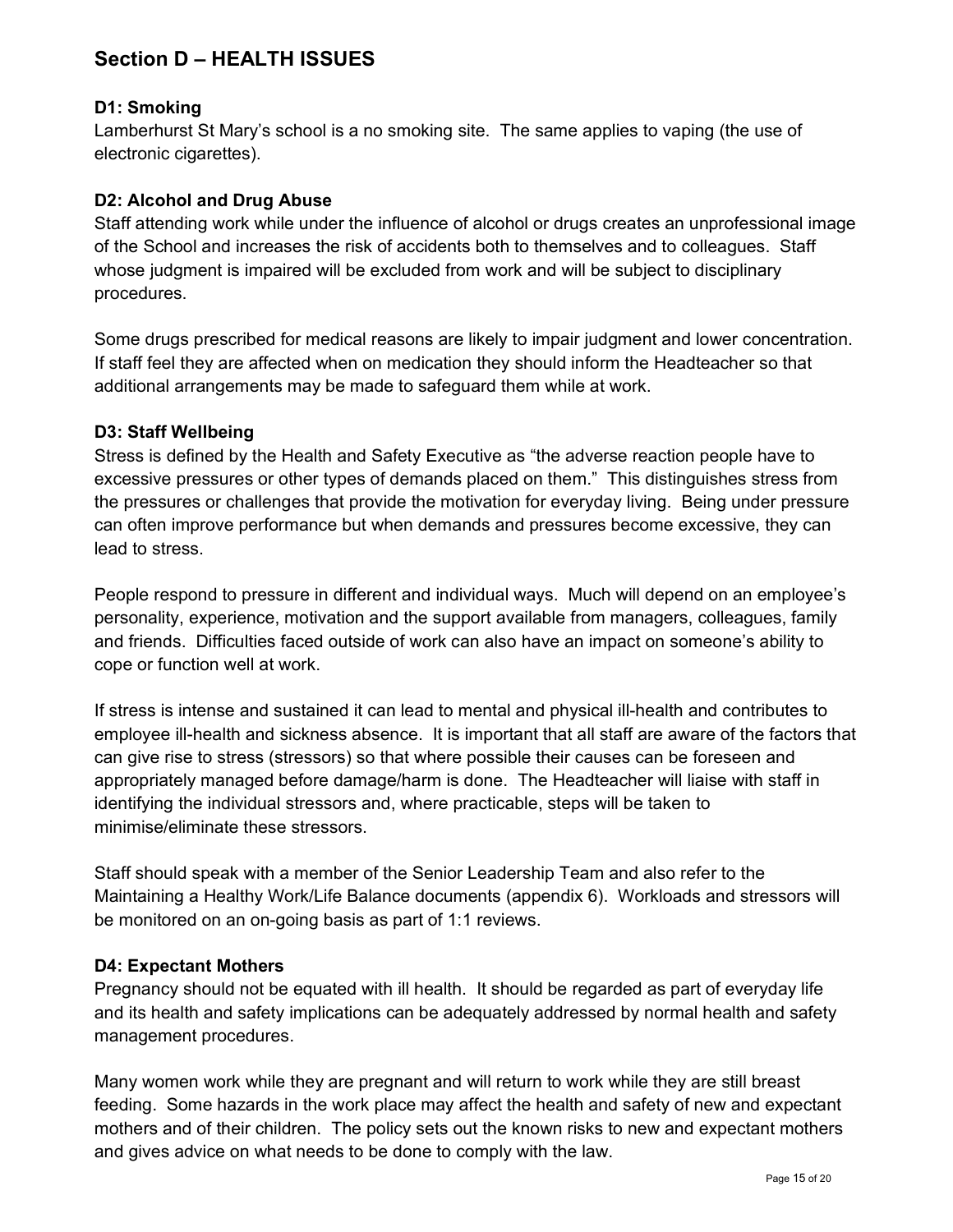- Staff (full and part-time) are required to inform the Headteacher as soon as possible and in writing when pregnancy has been confirmed.
- The Headteacher will undertake a risk assessment of the employee work activity to ensure no risk to the health of the employee or the unborn child. Copies of the Risk Assessment will be kept and will be reviewed if circumstances surrounding the pregnancy alter in any way.

## D5: Electrical Equipment

All staff are responsible for ensuring that they use and handle electrical equipment sensibly and safely. Any pupil or volunteer who handles electrical appliances does so under the supervision of the member of staff who so directs them.

A Portable Applicance Test (PAT) will be conducted on all electrical equipment. The Office Manager is responsible for maintaining accurate records and ensuring that all equipment in current use is checked and for making arrangements for the equipment to be accessible.

If there is any doubt about the safety of the equipment it will not be used. Any potential hazards will be reported to the Site Manager immediately.

The Headteacher should be aware of, and approve the use of, any electrical item being brought into schools by a member of staff, volunteer or a pupil. The Headteacher must be aware of and approve the arrangements for temporary electrical extensions required for example drama productions, Christmas decorations.

## D6: Machinery and Equipment

An inventory of all equipment is kept by the Site Manager. The hand tools available are to be used under strict guidance and close supervision of teacher or teaching assistant, when used by pupils. Such equipment – even simple items such as scissors – must be put away before a wet playtime where there is a chance that an accident might occur due to a lower level of supervision.

## D7: Moving and Handling

The school recognises its responsibility both to provide access for pupils and to ensure the health, safety and welfare of its employees as so far as is reasonably practicable, when having to: lift, support a load, (carrying), pushing, pulling, setting down as well as turning, twisting and reaching.

No identified Manual Handling tasks should be undertaken without, appropriate training, information, and where needed supervision. If there are any issues with a Manual Handling task, clarification must be sought prior to the task being attempted.

- Avoid any hazardous manual handling as far as is reasonably practicable.
- Assess fully all potentially hazardous manual handling where it has been impossible to eliminate it.
- Reduce any risks that are identified to the lowest level.
- Review all the handling procedures and risk assessments annually, or sooner if a significant change occurs.
- Provide such information, instruction, training and supervision as is necessary to ensure the health, safety and welfare at work of all employees.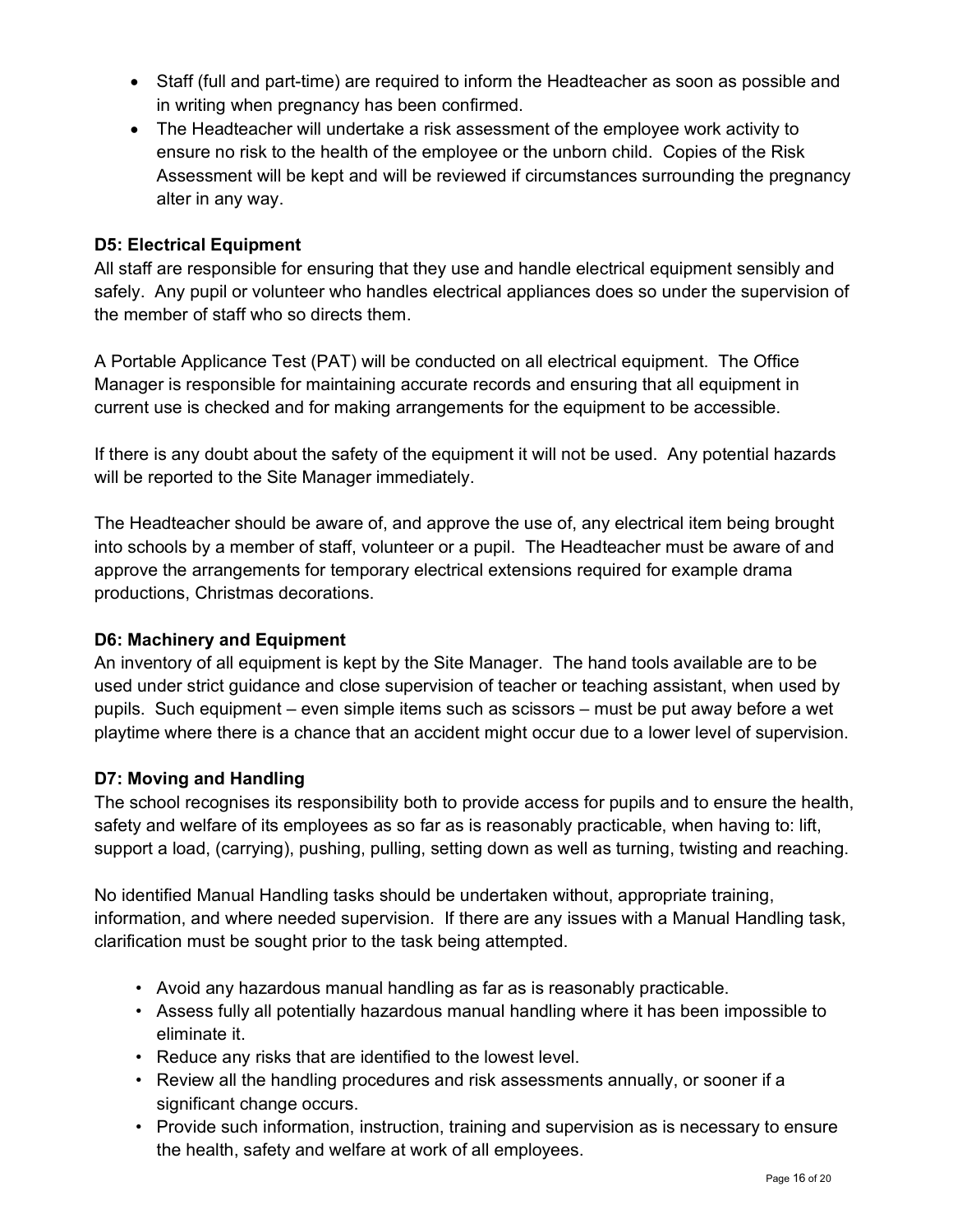• Ensure full access to the school for pupils with disabilities.

Any children with mobility issues must have an assessment carried out to identify the following:

- How best they can move around the school.
- If manual handling is required the number of times this will be carried out, daily, and by which staff, and the number of staff required.
- The manual handling equipment required.
- Arrange training for staff required to move pupils around the school with manual handling aids.

Training in 'Safe Handling' will be offered to relevant staff. Manual Handling tasks identified are risk assessed by the Headteacher. Risk assessments are to be reviewed annually.

## D8: Housekeeping

The risk of injury within the workplace is most likely to be caused by the more mundane hazards as a result of poor housekeeping. Trips and falls can be caused by trailing cables, objects left on floors, traffic routes blocked within the classroom. It the responsibility of the teacher to ensure that their classroom has clear traffic routes and that exit routes are kept clear. The Site Manager will undertake an inspection whilst opening the school each morning to ensure that communal areas are free from trip hazards, etc. The Site Manager will report all hazards, obstructions, defects or maintenance requirements to the Healthteacher. It is the duty of all staff to be vigilant and aware of possible hazards. If any spillages occur, these should be dealt with immediately.

The school will be cleaned as per the cleaning schedule and will be monitored by the Headteacher. All waste will be disposed of according to appropriate health and safety guidelines.

## D9: Violence at Work

All staff must report to the Headteacher any incident of aggression or violence (or near misses) directed to themselves from any source. All incidents of violence should be reported appropriately.

## D10: Noise at Work

All members of staff need to be aware of "nuisance noise" and respect the needs of others in the school. Common sense and courtesy by all members of staff, pupils and visitors to the school will prevent problems arising.

Any member of staff, or visitor detecting a potential problem will report immediately to Headteacher.

## D11: Lettings

If the school is let, the Headteacher must be satisfied that the hiring organisation will use the premises in a safe manner. A signed, written letting agreement should be completed and copies kept.

## D12: Administration of Medicines

The school has a separate policy on the local arrangements for the administration of medicines and staff should make themselves familiar with the content of that document.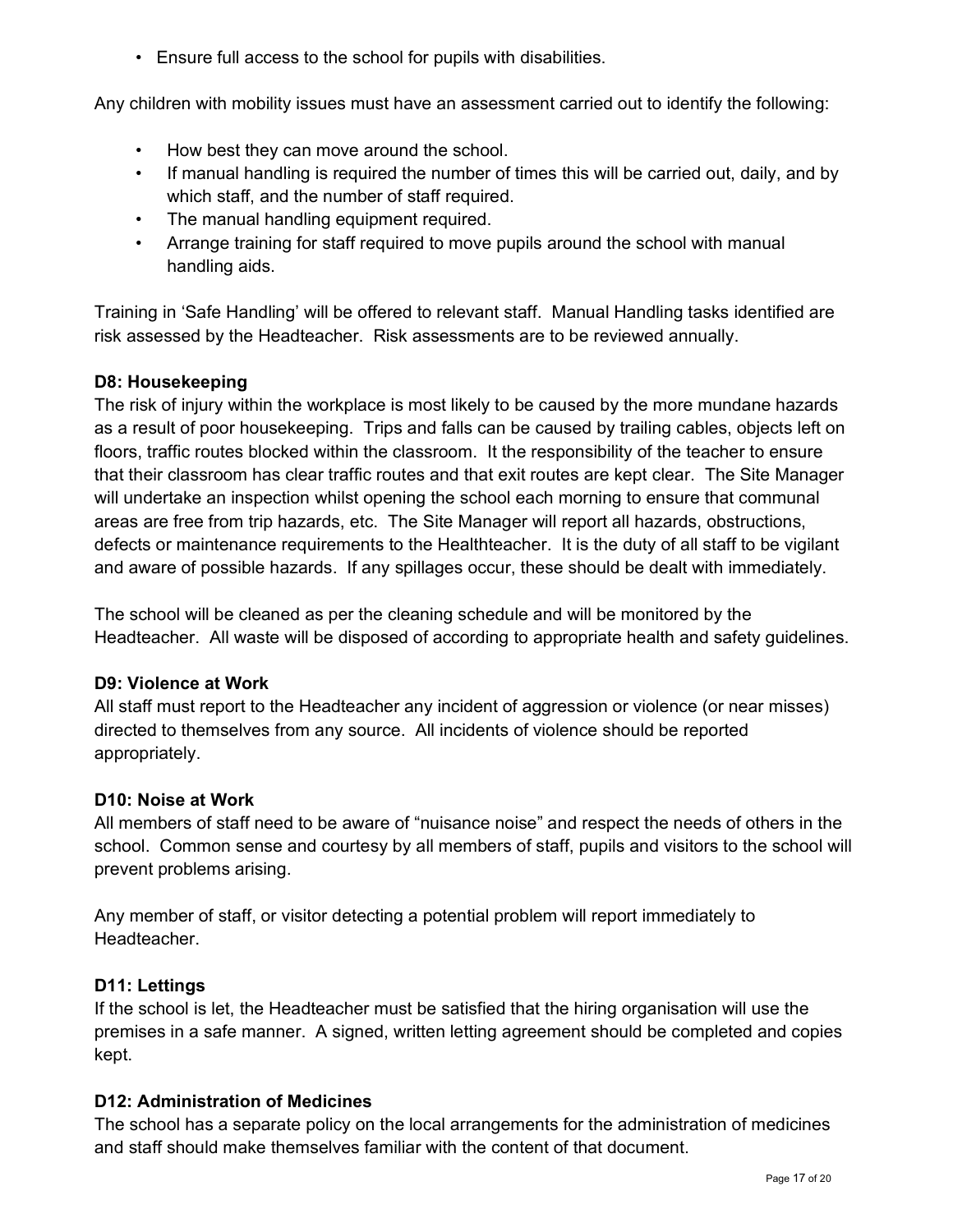For all medicines to be administered parents should complete a consent form. Each time there is a variation in the pattern of dosage a new form should be completed. A new form should be completed for each medicine to be administered.

The smallest practicable dose should be brought into school in individual original containers, which should be clearly labeled with the pupil's name and dosage instructions. It is recommended that a primary school pupil should never carry medicine to and from school. Medicines must be handed to the office manager by the parent on arrival at school.

## D13: Complex Health Needs

The school has a separate policy on the local arrangements for supporting children and young people with complex health needs and staff should make themselves familiar with the content that document.

Complex health needs may include the following:

- Restricted mobility;
- Difficulty in breathing;
- Problems with eating or drinking;
- Continence problems;
- Medical conditions e.g. diabetes, epilepsy;
- Susceptibility to infection.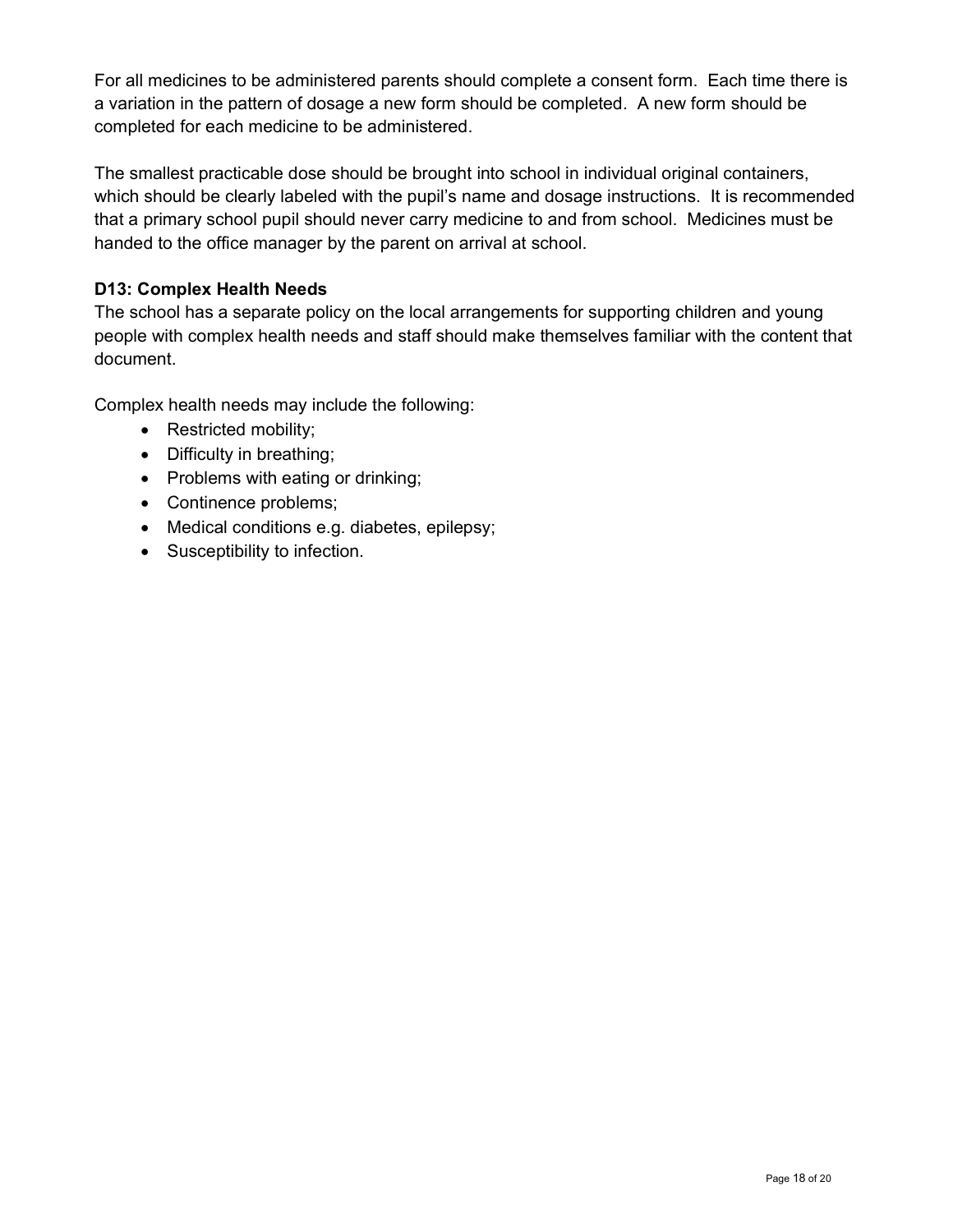## E1: USEFUL CONTACTS

## KCC Health and Safety Unit

Email: healthandsafety@kent.gov.uk Health and Safety Advice Line: Tel: 03000 418456 Fax: 03000 420330 Location: Room 3.32 Sessions House, Maidstone, ME14 1XQ

## Outdoor Education Unit

Tel: 03000 410901 Email: outdoor.education@theeducationpeople.org Location: The Swattenden Outdoor Centre, Swattenden Lane, Cranbrook, TN17 3PS

## Insurance and Risk Management

Lee Manser - Insurance and Risk Manager. Tel: 03000 416428, Email: lee.manser@kent.gov.uk Location: Room 2.53 Sessions House. Maidstone. ME14 1XQ

## Staff Care Services

Occupational Health, Mediation Services, and Support Line Tel: 03000 411411 Email: occupational.health@kent.gov.uk Location: Park House, 110-112 Mill Street, East Malling, ME19 6BU

## **Classcare**

Email: classcare.enquiries@kent.gov.uk Website: www.kent.gov.uk/property Location: Room 1.44, Sessions House, County Hall, Maidstone, Kent, ME14 1XQ

## Health and Safety Executive

Location: International House, Dover Place, Ashford, TN24 1HU

## KCC Property Service Desk.

Tel: 24 hours, 7 days per week: 03000 417878 Location: Contact Centre, Invicta House, County Hall, Maidstone, Kent, ME14 1XX

## Health and Safety Executive

Enforcement of Health and Safety Legislation. Tel: 0845 345 0055 online reporting https://extranet.hse.gov.uk/lfserver/external/F2508IE Location: Local office: International House, Dover Place, Ashford, TN24 1HU

## Kent Fire & Rescue Service

Tel: 01622 692 121 Location: The Godlands, Straw Mill Hill, Tovil, Maidstone ME15 6XB

## RIDDOR Incident Contact Centre

Website: www.riddor.gov.uk. (For reporting fatal/ specified, and major incidents only) Online reporting: https://www.hse.gov.uk/riddor/report.htm

## Employment Medical Advisory Service (EMAS)

The Executive's Employment Medical Advisory Service (EMAS). Tel: 0208 995 8503 Location: PO Box 3087, London W4 4ZP